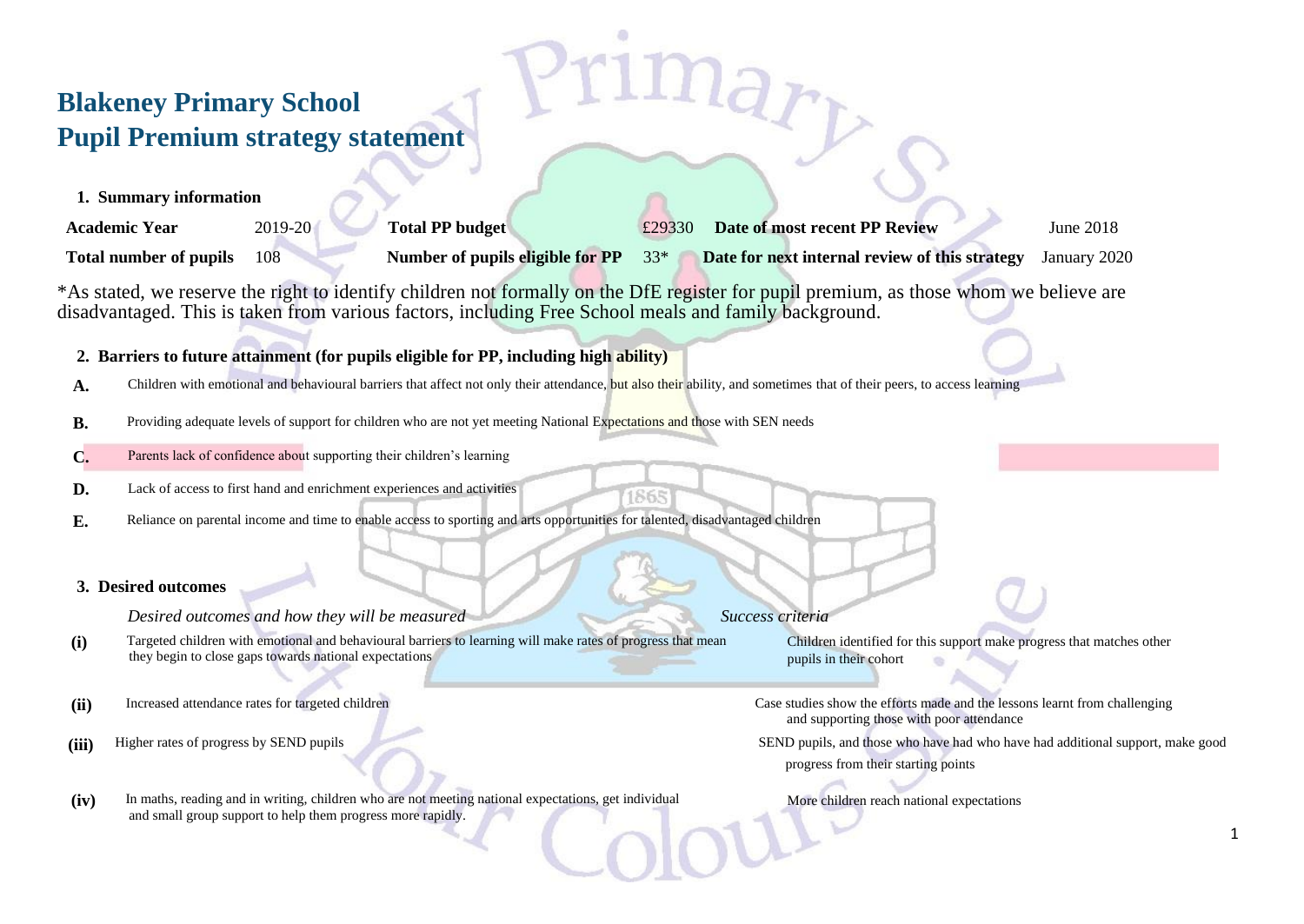- (v) Supported parents feel more confident about supporting their child's learning Evaluation feedback from parents shows that they have gained in confidence and
- (vi) Children get first hand experiences that enrich their learning Increased engagement in learning leading to Improvements in
- (vii) Disadvantaged pupils are given the opportunities to develop and nurture talents that they display in a wide range of sports and arts

understanding

outcomes due to children having real life outcomes experiences to call on in their writing

Increased numbers of talented children identified as a result of exposure to a wide range of opportunities to display and develop talent.

| <b>Desired Outcome</b>            | <b>Chosen Action</b>                                                                                                                                  | <b>Staff</b> lead           | Allocation |
|-----------------------------------|-------------------------------------------------------------------------------------------------------------------------------------------------------|-----------------------------|------------|
| Targeted children with            | Expand use of TAs acting as learning mentors to support disadvantaged                                                                                 | Headteacher                 | £2000      |
| emotional and behavioural         | children in class, small groups and one to one to work on<br>social and emotional needs and self-regulation interventions                             | SENCO (also responsible for |            |
| barriers to learning will make    |                                                                                                                                                       | Pupil Premium)              |            |
| rates of progress that mean       |                                                                                                                                                       |                             |            |
| they begin to close the gaps      |                                                                                                                                                       |                             |            |
| towards national expectations     |                                                                                                                                                       |                             |            |
|                                   |                                                                                                                                                       |                             |            |
| Higher rates of progress by       | Employ / deploy additional SEN staff to work with small groups of                                                                                     | <b>SENCO</b>                | £7000      |
| SEN pupils                        | children to help them achieve their MY Plan targets                                                                                                   |                             |            |
| In maths and writing, children    | For outcomes UKS2 ensure release time for activities eg 'Writing Clinic'                                                                              | <b>Class Teachers</b>       | £1500      |
| who are not meeting national      | which allows teachers to focus on pupil conversations with their class focused<br>on writing                                                          |                             |            |
| expectations, get individual      | For writing in KS1 and LKS2 provide opportunities for trained, personalised                                                                           |                             |            |
| and small group support as        | intervention with small groups - good quality tried and tested resource                                                                               |                             |            |
| needed                            | materials e.g. POBBLE, Big Maths, reading Comprehension                                                                                               |                             |            |
| Co-ordinated time to analyse      | SENCO time to match need with pupil and class provision where appropriate.                                                                            |                             |            |
| provision for Pupil Premium       | Also, and where appropriate, identify funding issues to match need. Performance                                                                       | <b>SENCO</b>                | £6000      |
| pupils and the impact. Sufficient | Management of Teaching Assistants to identify training needs and put in place<br>appropriate measures to upskill TAs to meet needs more appropriately |                             |            |
| time to be spent on identifying   | Additional in class support put in place in the 'first instance' before a child's                                                                     |                             |            |
| the in-year transfer children     | needs have been formally assessed, enabling the child to receive more 1:1                                                                             |                             |            |
| who have joined Blakeney          | feedback from their teacher.                                                                                                                          |                             |            |
| school who are both Pupil         |                                                                                                                                                       |                             |            |
| premium and identified as SEN     |                                                                                                                                                       |                             |            |
| Liaising with outside agencies    |                                                                                                                                                       |                             |            |
| and previous settings             |                                                                                                                                                       |                             |            |
|                                   |                                                                                                                                                       |                             |            |
|                                   |                                                                                                                                                       |                             |            |
|                                   |                                                                                                                                                       |                             |            |
|                                   |                                                                                                                                                       |                             |            |

a